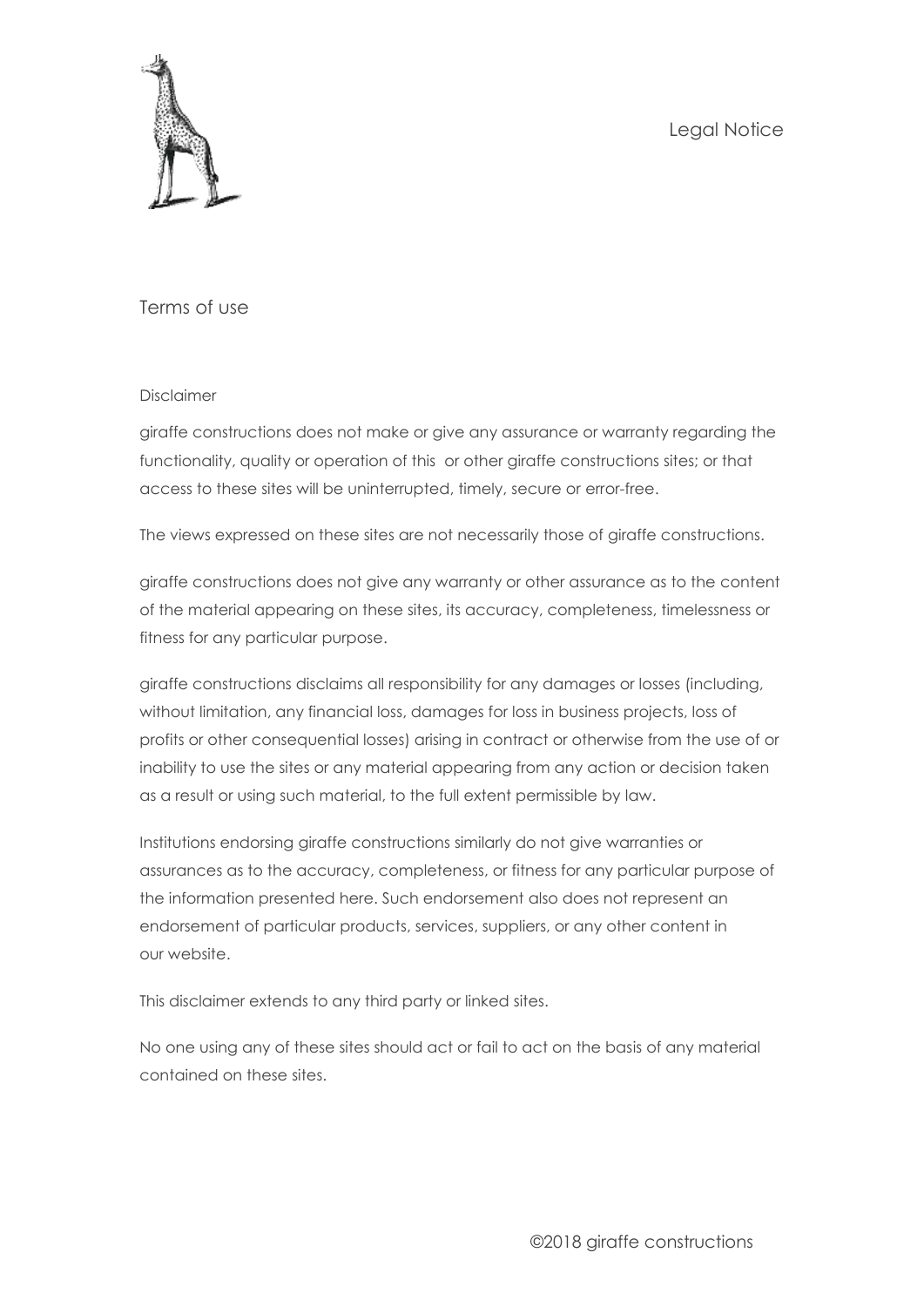

## Termination / Access restriction

giraffe constructions reserves the right, at our sole discretion, to terminate your access to any or all parts of any giraffe constructions website at any time, without notice.

## Links to third party sites

giraffe constructions website may contain links to third party websites. These sites are not under our control and we are not responsible for the contents of any such site, including and without limitation any link contained there-in or any changes or updates to any such site.

giraffe constructions is not responsible if the linked site is not functioning correctly. We provide these links only as a convenience for you, and the inclusion of any link does not imply endorsement of the site by us.

The views expressed on these sites are not necessarily those of giraffe constructions.

giraffe constructions does not give any warranty or other assurance as to the content of the material appearing on these sites, its accuracy, completeness, timelessness or fitness for any particular purpose.

# Copyright

Copyright in this website is owned or licensed by giraffe constructions. This includes all text, images, drawings, graphics, logos, icons, recordings and software. giraffe constructions website is protected by relevant copyright laws and international treaty provisions. Other than for the purposes of and subject to the conditions prescribed under the Copyright Law and / or similar legislation which may apply in your location, you may not adapt, reproduce, distribute, print, display, perform, store, publish or create derivative works from any part of these websites in any form or by any means or use any information, products or services obtained from any part of these websites for any commercial purpose without our prior written permission.